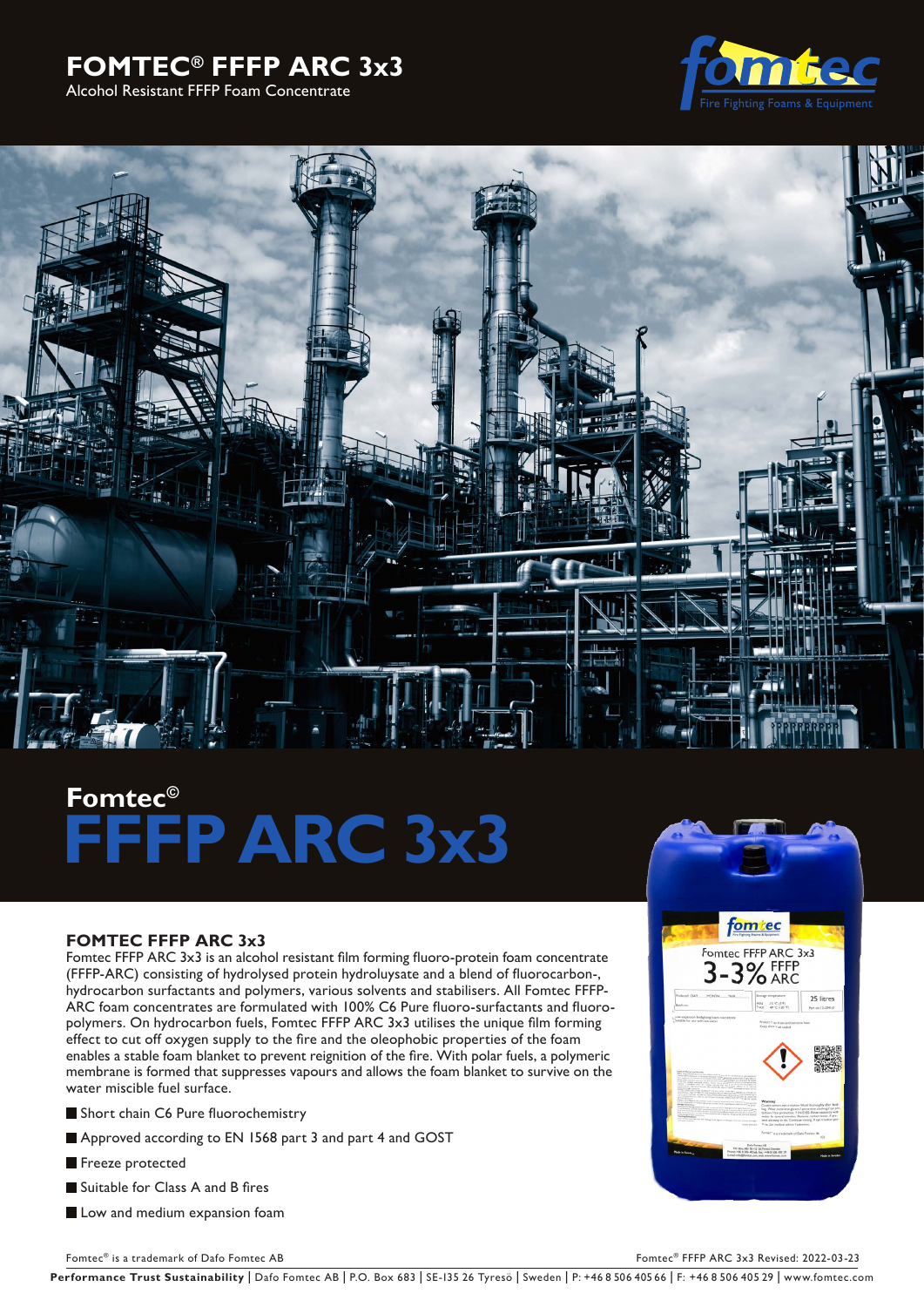#### DESCRIPTION

Fomtec FFFP ARC 3x3 should be used at a 3% proportioning ratio (3 parts concentrate and 97 parts of water) for both hydrocarbon and polar solvent fuels. May be used with all water types.

For use on Class A type fires, a proportioning ratio of 0,3% to 1% is recommended depending on application and discharge device.

#### **APPLICATION**

Fomtec FFFP ARC 3x3 is tested and approved according to EN 1568 for use on class B hydrocarbon fuel fires such as oil and diesel as well as polar solvent fires such as IPA and acetone. Can also be used on class A fires such as wood, paper, textiles etc.

Typical applications include high risk installations such as:

- Storage tanks, process areas and loading racks
- Waste and recycling industry
- Fire rescue services

# **FIRE PERFORMANCE & FOAMING**

The fire performance of this product has been tested and documented according to the "International Approvals" stated in this document. The use of the product should follow design guidelines appropriate to the type of system and application. The foaming properties are depending on equipment used and other variables such as water and ambient temperatures. Average expansion 6:1, average 25% drainage time 4:30 minutes using UNI 86 test nozzle according to EN 1568-3.

# **EQUIPMENT**

Fomtec FFFP ARC 3x3 can easily be proportioned at the correct ratio using conventional proportioning equipment. The equipment should be designed to the foam type. Fomtec FFFP ARC 3x3 is suitable for use with Type II (gentle application) and Type III (direct application) discharge devices as well as sprinklers according to EN 13565-2. It can be used in low and medium expansion applications with all conventional aspirating and non-aspirating discharge devices.

Fomtec FFFP ARC 3x3 is also suitable for use in CAF-systems.

#### **COMPATIBILITY**

Fomtec FFFP ARC 3x3 can be used together with foam compatible powders and other expanded foams.

It is suitable for all water types.

For mixing with other foam concentrates, contact Fomtec for advise and guidance. For material compatibility please refer to Fomtec Technical Advices FTA 20 addressing the topic.

| <b>TYPICAL DATA</b>                  |                                   |  |
|--------------------------------------|-----------------------------------|--|
| Appearance                           | Dark brownish                     |  |
| Specific gravity at 20°C             | $1,10 \pm 0,020$ g/ml             |  |
| Viscosity at 20°C spindle #4, 60 rpm | 1100 mPas                         |  |
| pН                                   | $6, 5 - 8, 5$                     |  |
| Freezing point                       | $-15^{\circ}$ C                   |  |
| Recommended storage temperature      | $-14^{\circ}$ C - 55 $^{\circ}$ C |  |
| Suspended sediment (v/v)             | < 0.2%                            |  |

# **ENVIRONMENTAL**

Fomtec FFFP ARC 3x3 is formulated using raw materials specially selected for their fire performance and their environmental profile. All raw materials are registered in the European REACH-database. Fomtec FFFP ARC 3x3 is non-toxic, biodegradable and each individual component is fully tested and documented.

Fomtec only uses C6 Pure fluoro-surfactants and polymers in our FFFP-ARC formulations. Our film forming (FFFP-ARC) products contains no PFOS or PFOA in accordance with US EPA Stewardship Programme 2010/15 and EU Directive 2017/1000. More details can be found in the Material Safety Datasheet (MSDS).

The disposal of spills of foam concentrate or premix foam solution should be made in accordance with local regulations. For more detailed information please consult Fomtec Technical Advices FTA 40.

# **STORAGE / SHELF LIFE**

Stored in original unbroken packaging the product will have a long shelf life. Shelf life in excess of 5 years will be found in temperate climates. As with all foam concentrates, shelf life will be dependent on storage temperatures and conditions. For storage recommendations and material compatibility please refer to Fomtec Technical Advices FTA 10 addressing the topic.

# **INSPECTION/TESTING/ MAINTENANCE**

All foam concentrates should be tested annually. Testing should be carried out by an approved laboratory certified to assess firefighting foam quality according to relevant standards, such as NFPA 11, EN 13565-2, EN 1568 and IMO MSC.1Circ. 1312. Storage containers should be inspected and reevaluated for the suitability of the storage location regarding temperature fluctuations (temperature should be as stable as possible). Exposure to direct sunlight should be avoided.

Fomtec® is a trademark of Dafo Fomtec AB For the CO2 of the CO2 of the CO2 of the CO2 of the CO2 of the CO2 of the CO2 of the CO2 of the CO2 of the CO2 of the CO2 of the CO2 of the CO2 of the CO2 of the CO2 of the CO2 of t

Performance Trust Sustainability | Dafo Fomtec AB | P.O. Box 683 | SE-135 26 Tyresö | Sweden | P: +46 8 506 405 66 | F: +46 8 506 405 29 | www.fomtec.com